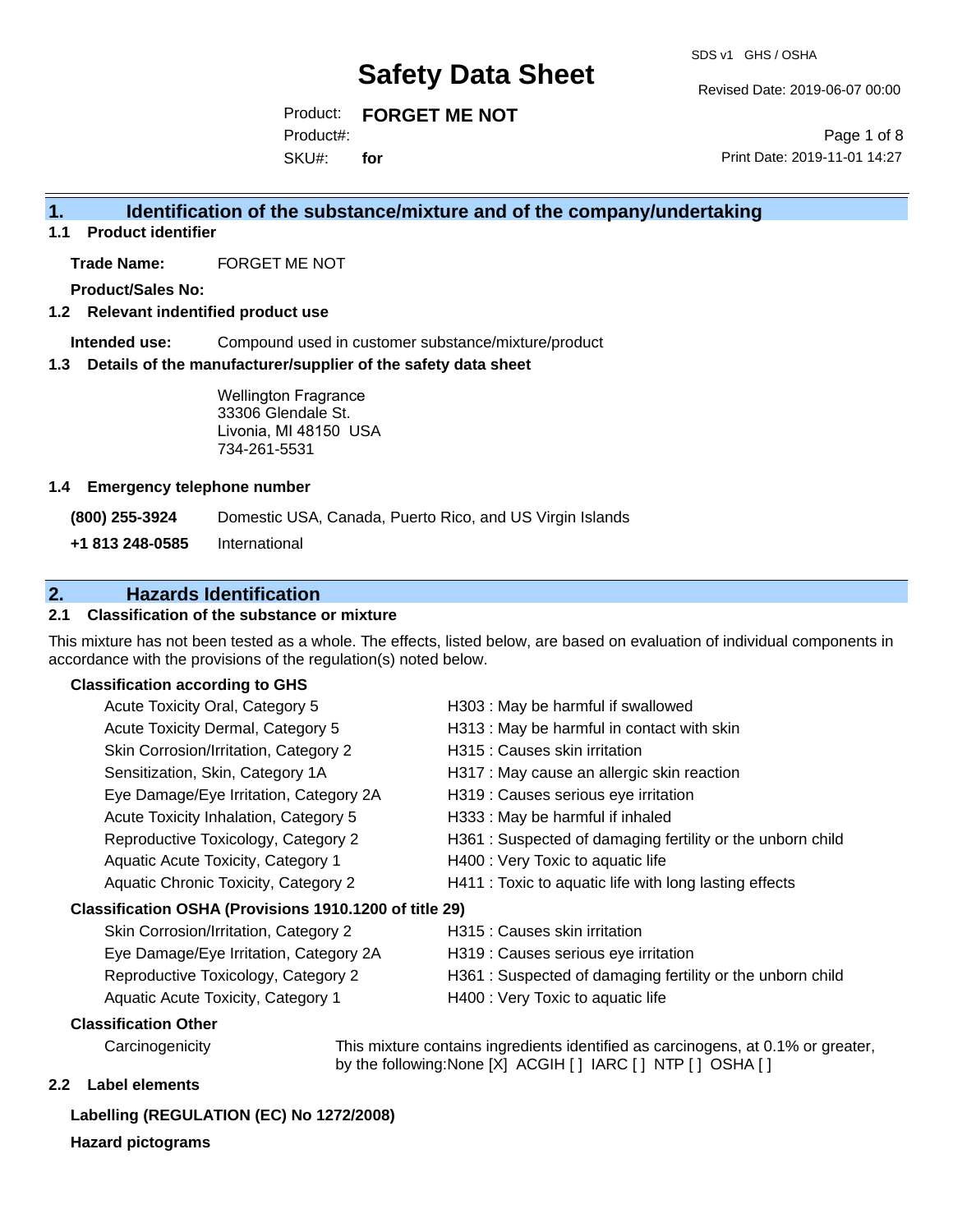SDS v1 GHS / OSHA

Revised Date: 2019-06-07 00:00

Print Date: 2019-11-01 14:27

Page 2 of 8

# Product: **FORGET ME NOT**

| Product#: |
|-----------|
|-----------|

SKU#: **for**





## **Signal Word: Warning**

| <b>Hazard statments</b> |                                                     |
|-------------------------|-----------------------------------------------------|
| H303                    | May be harmful if swallowed                         |
| H313                    | May be harmful in contact with skin                 |
| H315                    | Causes skin irritation                              |
| H317                    | May cause an allergic skin reaction                 |
| H <sub>319</sub>        | Causes serious eye irritation                       |
| H333                    | May be harmful if inhaled                           |
| H361                    | Suspected of damaging fertility or the unborn child |
| H400                    | Very Toxic to aquatic life                          |
| H411                    | Toxic to aquatic life with long lasting effects     |

# **Precautionary Statements**

# **Prevention:**

| P <sub>201</sub>     | Obtain special instructions before use                                                                                           |
|----------------------|----------------------------------------------------------------------------------------------------------------------------------|
| P <sub>202</sub>     | Do not handle until all safety precautions have been read and understood                                                         |
| P <sub>264</sub>     | Wash hands thoroughly after handling                                                                                             |
| P <sub>272</sub>     | Contaminated work clothing should not be allowed out of the workplace                                                            |
| P <sub>273</sub>     | Avoid release to the environment                                                                                                 |
| P <sub>281</sub>     | Use personal protective equipment as required                                                                                    |
| <b>Response:</b>     |                                                                                                                                  |
| $P302 + P352$        | IF ON SKIN: Wash with soap and water                                                                                             |
| $P304 + P312$        | IF INHALED: Call a POISON CENTER or doctor/physician if you feel unwell                                                          |
| $P305 + P351 + P338$ | IF IN EYES: Rinse cautiously with water for several minutes Remove contact lenses if<br>present and easy to do. continue rinsing |
| $P308 + P313$        | IF exposed or concerned: Get medical advice/attention                                                                            |
| P312                 | Call a POISON CENTER or doctor/physician if you feel unwell                                                                      |
| $P333 + P313$        | If skin irritation or a rash occurs: Get medical advice/attention                                                                |
| $P337 + P313$        | If eye irritation persists: Get medical advice/attention                                                                         |
| P362                 | Take off contaminated clothing and wash before reuse                                                                             |
| P363                 | Wash contaminated clothing before reuse                                                                                          |
| P391                 | <b>Collect Spillage</b>                                                                                                          |
|                      |                                                                                                                                  |

# **2.3 Other Hazards**

# **no data available**

# **3. Composition/Information on Ingredients**

# **3.1 Mixtures**

This product is a complex mixture of ingredients, which contains among others the following substance(s), presenting a health or environmental hazard within the meaning of the UN Globally Harmonized System of Classification and Labeling of Chemicals (GHS):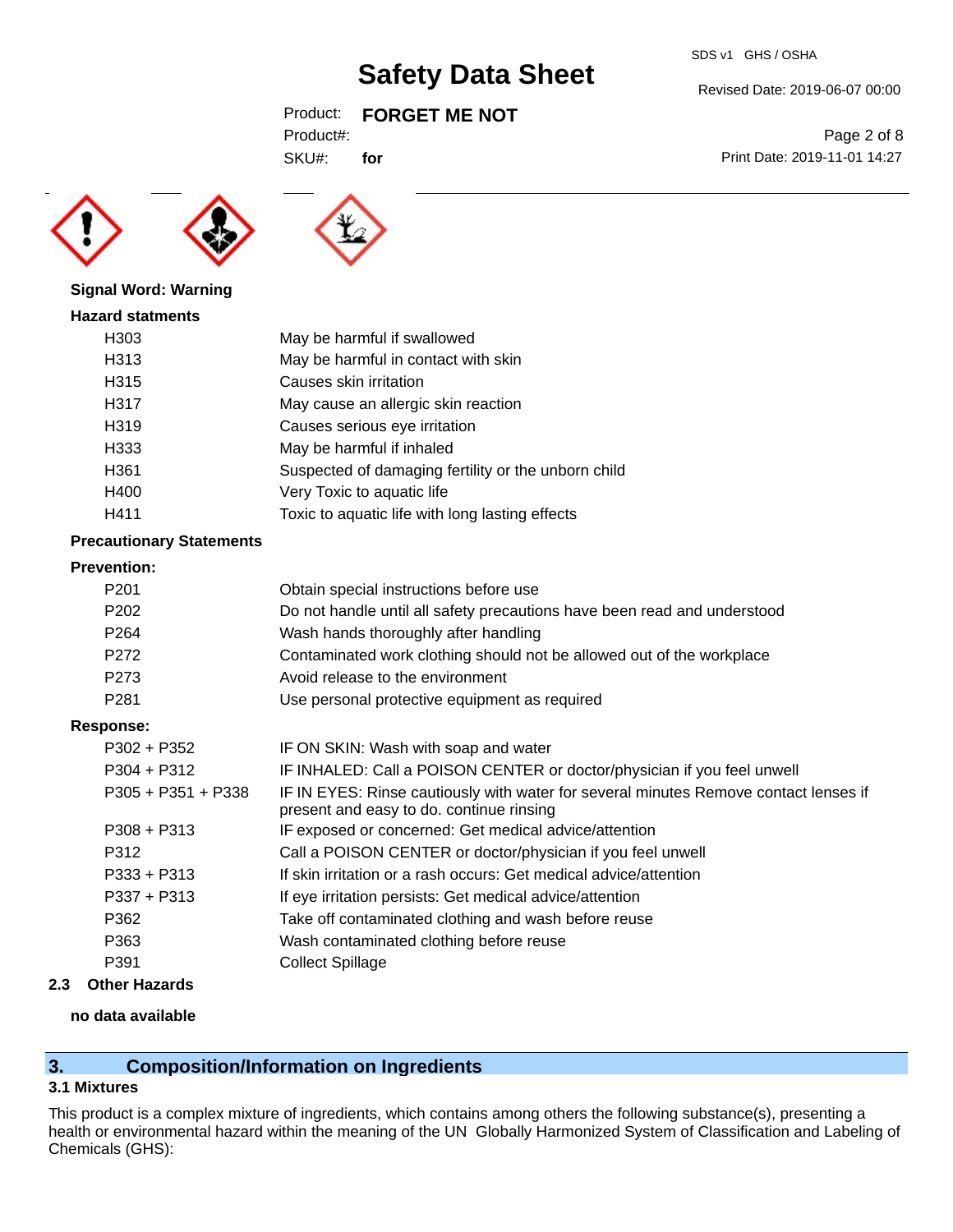SDS v1 GHS / OSHA

Revised Date: 2019-06-07 00:00

# Product: **FORGET ME NOT**

Product#:

SKU#: **for**

Page 3 of 8 Print Date: 2019-11-01 14:27

| CAS#<br>Ingredient                                                                          | EC#                                                      | Conc.<br>Range | <b>GHS Classification</b>           |  |  |
|---------------------------------------------------------------------------------------------|----------------------------------------------------------|----------------|-------------------------------------|--|--|
| 120-51-4                                                                                    | 204-402-9                                                | 40 - 50 %      | H302; H313; H400; H411              |  |  |
| <b>Benzyl Benzoate</b>                                                                      |                                                          |                |                                     |  |  |
| 8050-15-5                                                                                   | 232-476-2                                                | $10 - 20%$     | H402; H412                          |  |  |
|                                                                                             | Methyl ester of rosin (partially hydrogenated)           |                |                                     |  |  |
| 80-54-6                                                                                     | 201-289-8                                                | $5 - 10%$      | H227; H302; H315; H317; H361; H401; |  |  |
|                                                                                             | <b>Butylphenyl Methylpropional</b>                       |                | H412                                |  |  |
| 122-40-7                                                                                    | 204-541-5                                                | $5 - 10%$      | H303; H316; H317; H401; H411        |  |  |
| Amyl Cinnamal                                                                               |                                                          |                |                                     |  |  |
| 21145-77-7                                                                                  | 244-240-6                                                | $5 - 10%$      | H302; H400; H410                    |  |  |
|                                                                                             | Acetyl hexamethyl tetralin                               |                |                                     |  |  |
| 78-70-6                                                                                     | 201-134-4                                                | $5 - 10%$      | H227; H303; H315; H317; H319; H402  |  |  |
| Linalool                                                                                    |                                                          |                |                                     |  |  |
| $60 - 12 - 8$                                                                               | 200-456-2                                                | $2 - 5%$       | H302; H313; H316; H319              |  |  |
| phenethyl alcohol                                                                           |                                                          |                |                                     |  |  |
| $98 - 55 - 5$                                                                               | 202-680-6                                                | $2 - 5%$       | H227; H303; H315; H319; H401        |  |  |
| <b>Terpineol</b>                                                                            |                                                          |                |                                     |  |  |
| 101-86-0                                                                                    | 202-983-3                                                | $2 - 5%$       | H303; H316; H317; H400; H411        |  |  |
|                                                                                             | Hexyl cinnamaldehyde                                     |                |                                     |  |  |
| 7212-44-4                                                                                   | 230-597-5                                                | $2 - 5%$       | H317; H320; H400; H410              |  |  |
| <b>Nerolidol</b>                                                                            |                                                          |                |                                     |  |  |
| 6259-76-3                                                                                   | 228-408-6                                                | $2 - 5%$       | H315; H317; H319; H400; H410        |  |  |
| Hexyl salicylate                                                                            |                                                          |                |                                     |  |  |
| 31906-04-4                                                                                  | 250-863-4                                                | $1 - 2%$       | H317; H402                          |  |  |
|                                                                                             | Hydroxyisohexyl 3-cyclohexene carboxaldehyde             |                |                                     |  |  |
|                                                                                             | See Section 16 for full text of GHS classification codes |                |                                     |  |  |
| See Section 16 for full text of GHS classification codes which where not shown in section 2 |                                                          |                |                                     |  |  |

Total Hydrocarbon Content (%  $w/w$ ) = 0.02

# **4.** First Aid Measures

| <b>Description of first aid measures</b><br>4.1 |                                                                                                               |
|-------------------------------------------------|---------------------------------------------------------------------------------------------------------------|
| Inhalation:                                     | Remove from exposure site to fresh air and keep at rest.<br>Obtain medical advice.                            |
| Eye Exposure:                                   | Flush immediately with water for at least 15 minutes.<br>Contact physician if symptoms persist.               |
| <b>Skin Exposure:</b>                           | Remove contaminated clothes. Wash thoroughly with water (and soap).<br>Contact physician if symptoms persist. |
| Ingestion:                                      | Rinse mouth with water and obtain medical advice.                                                             |
|                                                 | 4.2 Most important symptoms and effects, both acute and delayed                                               |
| Symptoms:                                       | no data available                                                                                             |
| Risks:                                          | Refer to Section 2.2 "Hazard Statements"                                                                      |
|                                                 |                                                                                                               |

**4.3 Indication of any immediate medical attention and special treatment needed**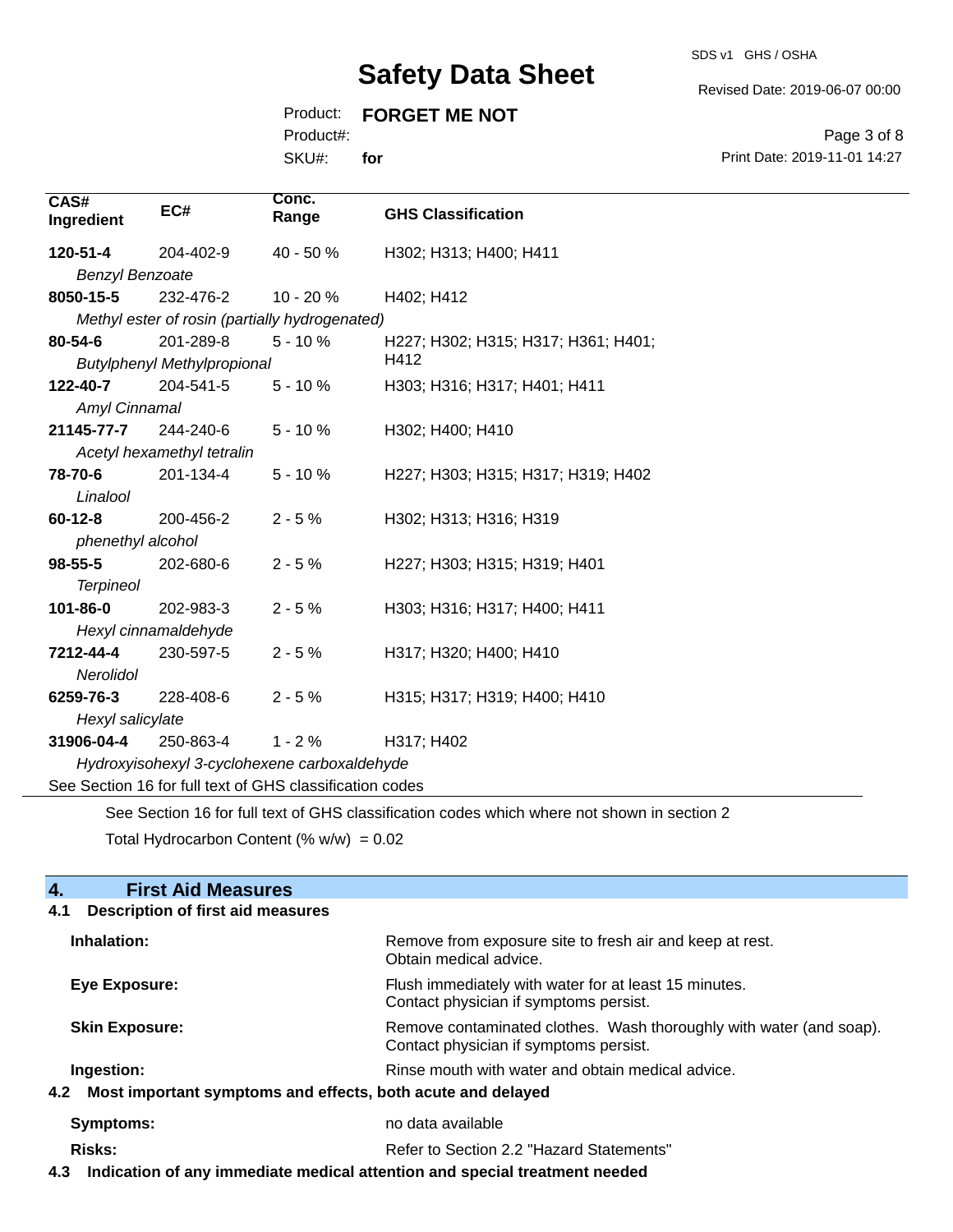SDS v1 GHS / OSHA

Revised Date: 2019-06-07 00:00

Product: **FORGET ME NOT** 

Product#:

SKU#: **for**

Page 4 of 8 Print Date: 2019-11-01 14:27

| Treatment:                                                   |                                                                                                                                   | Refer to Section 2.2 "Response"                   |  |
|--------------------------------------------------------------|-----------------------------------------------------------------------------------------------------------------------------------|---------------------------------------------------|--|
| 5.                                                           | <b>Fire-Fighting measures</b>                                                                                                     |                                                   |  |
| 5.1                                                          | <b>Extinguishing media</b>                                                                                                        |                                                   |  |
|                                                              | Suitable:                                                                                                                         | Carbon dioxide (CO2), Dry chemical, Foam          |  |
|                                                              | Unsuitable                                                                                                                        | Do not use a direct water jet on burning material |  |
| Special hazards arising from the substance or mixture<br>5.2 |                                                                                                                                   |                                                   |  |
|                                                              | During fire fighting:                                                                                                             | Water may be ineffective                          |  |
|                                                              | 5.3 Advice for firefighters                                                                                                       |                                                   |  |
|                                                              | <b>Further information:</b>                                                                                                       | Standard procedure for chemical fires             |  |
|                                                              |                                                                                                                                   |                                                   |  |
| 6.                                                           | <b>Accidental Release Measures</b>                                                                                                |                                                   |  |
| 6.1                                                          | Personal precautions, protective equipment and emergency procedures                                                               |                                                   |  |
|                                                              | Avoid inhalation and contact with skin and eyes. A self-contained breathing apparatus is recommended in case of a<br>major spill. |                                                   |  |
| 6.2                                                          | <b>Environmental precautions</b>                                                                                                  |                                                   |  |

Keep away from drains, soil, and surface and groundwater.

## **6.3 Methods and materials for containment and cleaning up**

Clean up spillage promptly. Remove ignition sources. Provide adequate ventilation. Avoid excessive inhalation of vapors. Gross spillages should be contained by use of sand or inert powder and disposed of according to the local regulations.

## **6.4 Reference to other sections**

Not Applicable

# **7. Handling and Storage**

## **7.1 Precautions for safe handling**

Apply according to good manufacturing and industrial hygiene practices with proper ventilation. Do not drink, eat or smoke while handling. Respect good personal hygiene.

## **7.2 Conditions for safe storage, including any incompatibilities**

Store in a cool, dry and ventilated area away from heat sources and protected from light in tightly closed original container. Avoid uncoated metal container. Keep air contact to a minimum.

## **7.3 Specific end uses**

No information available

# **8. Exposure Controls/Personal Protection**

## **8.1 Control parameters**

**Exposure Limits:** Contains no substances with occupational exposure limit values.

**Engineering Controls:** Use local exhaust as needed.

## **8.2 Exposure controls - Personal protective equipment**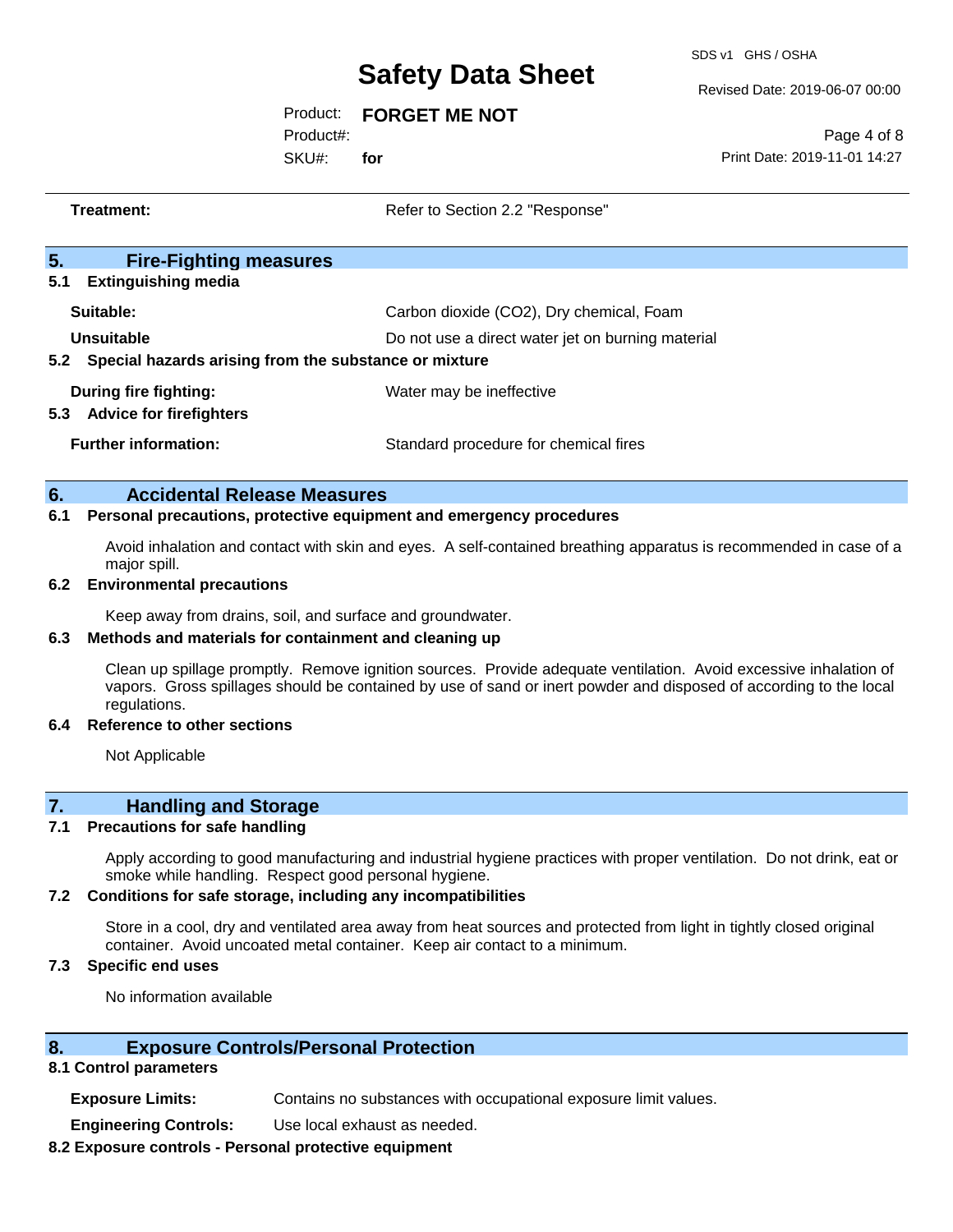SDS v1 GHS / OSHA

|                 |           | Product: FORGET ME NOT |                                                                                                |
|-----------------|-----------|------------------------|------------------------------------------------------------------------------------------------|
|                 | Product#: |                        | Page 5 of 8                                                                                    |
|                 | SKU#:     | for                    | Print Date: 2019-11-01 14:27                                                                   |
| Eye protection: |           |                        | Tightly sealed goggles, face shield, or safety glasses with brow guards and side shields, etc. |

as may be appropriate for the exposure **Respiratory protection:** Avoid excessive inhalation of concentrated vapors. Apply local ventilation where appropriate. **Skin protection:** Avoid Skin contact. Use chemically resistant gloves as needed.

# **9. Physical and Chemical Properties**

#### **9.1 Information on basic physical and chemical properties**

| Appearance:                  | Liquid                        |
|------------------------------|-------------------------------|
| Odor:                        | Conforms to Standard          |
| Color:                       | Colorless to Pale Yellow (G3) |
| Viscosity:                   | Liquid                        |
| <b>Freezing Point:</b>       | Not determined                |
| <b>Boiling Point:</b>        | Not determined                |
| <b>Melting Point:</b>        | Not determined                |
| <b>Flashpoint (CCCFP):</b>   | >200 F (93.33 C)              |
| <b>Auto flammability:</b>    | Not determined                |
| <b>Explosive Properties:</b> | None Expected                 |
| <b>Oxidizing properties:</b> | None Expected                 |
| Vapor Pressure (mmHg@20 C):  | 0.0048                        |
| %VOC:                        | 0.00                          |
| Specific Gravity @ 25 C:     | 1.0220                        |
| Density @ 25 C:              | 1.0190                        |
| Refractive Index @ 20 C:     | 1.5310                        |
| Soluble in:                  | Oil                           |

# **10. Stability and Reactivity**

| 10.1 Reactivity                         | None                                               |
|-----------------------------------------|----------------------------------------------------|
| <b>10.2 Chemical stability</b>          | Stable                                             |
| 10.3 Possibility of hazardous reactions | None known                                         |
| 10.4 Conditions to avoid                | None known                                         |
| 10.5 Incompatible materials             | Strong oxidizing agents, strong acids, and alkalis |
| 10.6 Hazardous decomposition products   | None known                                         |

# **11. Toxicological Information**

#### **11.1 Toxicological Effects**

Acute Toxicity Estimates (ATEs) based on the individual Ingredient Toxicity Data utilizing the "Additivity Formula"

**Acute toxicity - Oral - (Rat) mg/kg** (LD50: 2053.3326) May be harmful if swallowed

Revised Date: 2019-06-07 00:00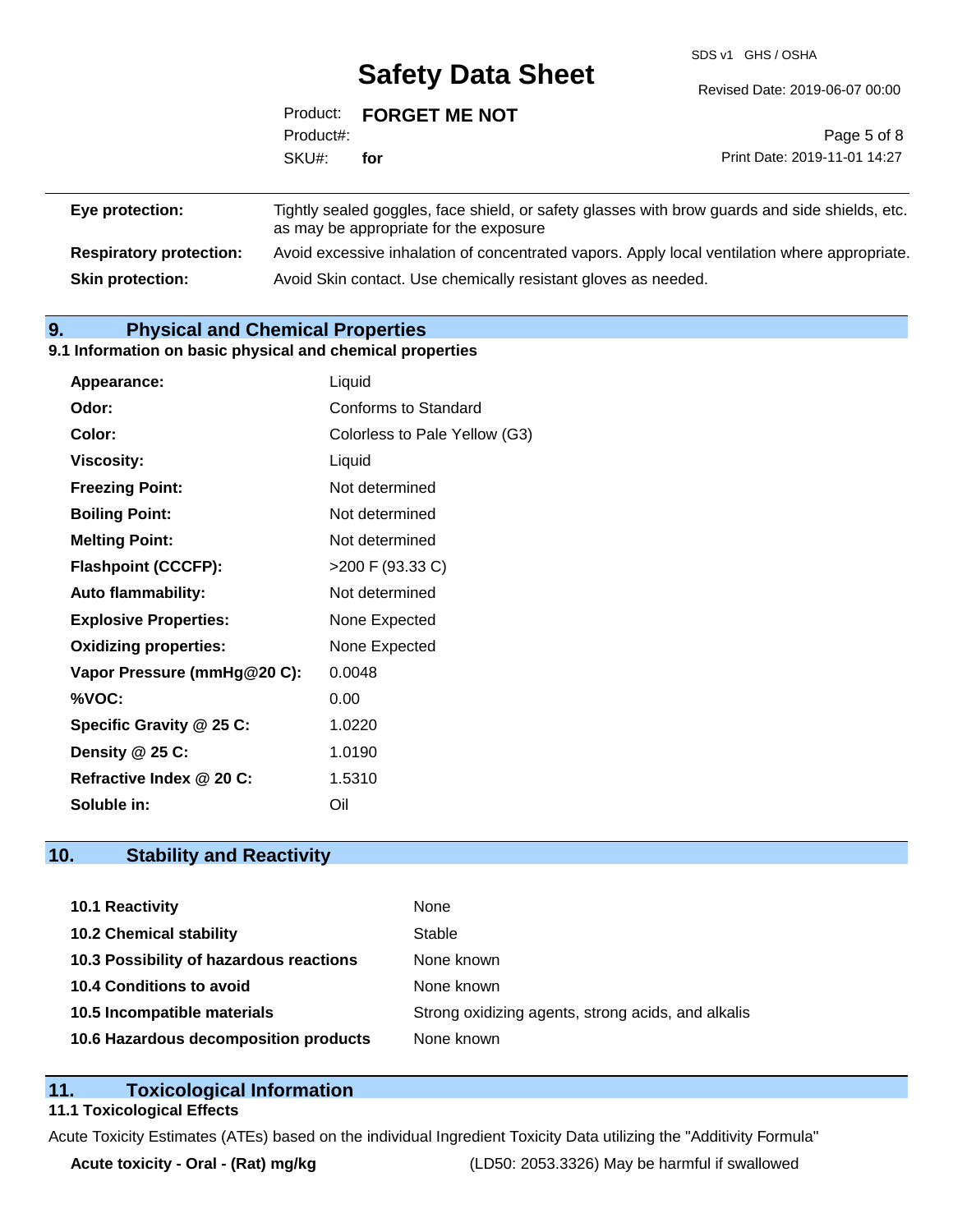SDS v1 GHS / OSHA

Revised Date: 2019-06-07 00:00

Product: **FORGET ME NOT**  SKU#: Product#: **for**

Page 6 of 8 Print Date: 2019-11-01 14:27

| Acute toxicity - Dermal - (Rabbit) mg/kg           | (LD50: 3462.5958) May be harmful in contact with skin    |
|----------------------------------------------------|----------------------------------------------------------|
| Acute toxicity - Inhalation - (Rat) mg/L/4hr       | (LD50: 43.9254) May be harmful if inhaled                |
| <b>Skin corrosion / irritation</b>                 | May be harmful if inhaled                                |
| Serious eye damage / irritation                    | Causes serious eye irritation                            |
| <b>Respiratory sensitization</b>                   | Not classified - the classification criteria are not met |
| <b>Skin sensitization</b>                          | May cause an allergic skin reaction                      |
| <b>Germ cell mutagenicity</b>                      | Not classified - the classification criteria are not met |
| Carcinogenicity                                    | Not classified - the classification criteria are not met |
| <b>Reproductive toxicity</b>                       | Suspected of damaging fertility or the unborn child      |
| Specific target organ toxicity - single exposure   | Not classified - the classification criteria are not met |
| Specific target organ toxicity - repeated exposure | Not classified - the classification criteria are not met |
| <b>Aspiration hazard</b>                           | Not classified - the classification criteria are not met |
|                                                    |                                                          |
|                                                    |                                                          |
| 12.<br><b>Ecological Information</b>               |                                                          |
| <b>12.1 Toxicity</b>                               |                                                          |
| <b>Acute acquatic toxicity</b>                     | Very Toxic to aquatic life                               |
| <b>Chronic acquatic toxicity</b>                   | Toxic to aquatic life with long lasting effects          |
| <b>Toxicity Data on soil</b>                       | no data available                                        |
| <b>Toxicity on other organisms</b>                 | no data available                                        |
|                                                    |                                                          |
| 12.2 Persistence and degradability                 | no data available                                        |
| 12.3 Bioaccumulative potential                     | no data available                                        |
| 12.4 Mobility in soil                              | no data available                                        |
| 12.5 Other adverse effects                         | no data available                                        |

# **13. Disposal Conditions**

#### **13.1 Waste treatment methods**

Do not allow product to reach sewage systems. Dispose of in accordance with all local and national regulations. Send to a licensed waste management company.The product should not be allowed to enter drains, water courses or the soil. Do not contaminate ponds, waterways or ditches with chemical or used container.

# **14. Transport Information**

| <b>Marine Pollutant</b>                  | Yes. Ingredient of greatest environmental impact :<br>120-51-4 : (40 - 50 %) : Benzyl Benzoate |       |                                     |                 |        |
|------------------------------------------|------------------------------------------------------------------------------------------------|-------|-------------------------------------|-----------------|--------|
| Regulator                                |                                                                                                | Class | <b>Pack Group</b>                   | <b>Sub Risk</b> | UN-nr. |
| U.S. DOT (Non-Bulk)                      |                                                                                                |       | Not Regulated - Not Dangerous Goods |                 |        |
| Chemicals NOI                            |                                                                                                |       |                                     |                 |        |
| <b>ADR/RID (International Road/Rail)</b> |                                                                                                |       |                                     |                 |        |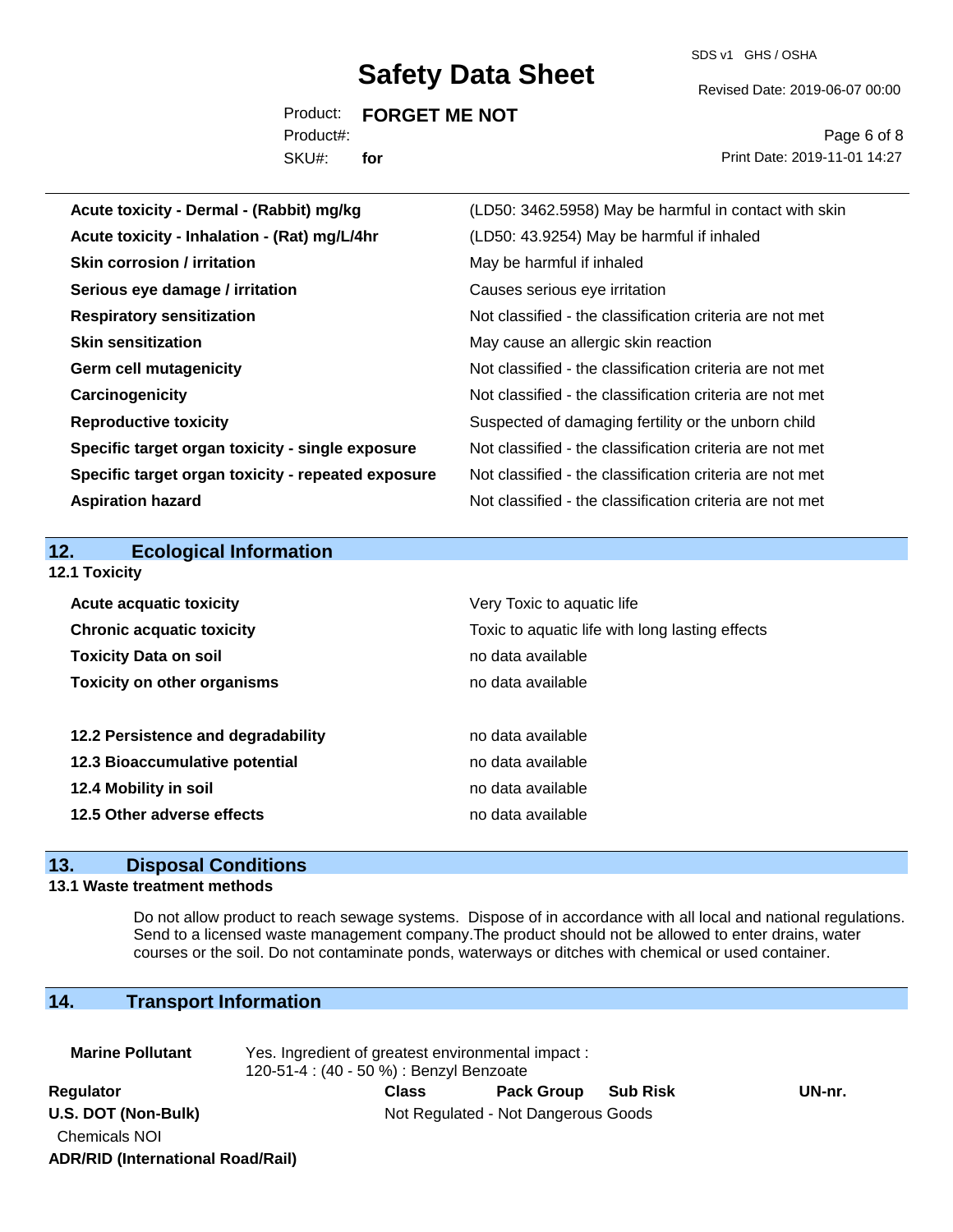SDS v1 GHS / OSHA

#### Revised Date: 2019-06-07 00:00

|                                                                                          | Product:<br>Product#:<br>SKU#: | <b>FORGET ME NOT</b> |   | Page 7 of 8                  |
|------------------------------------------------------------------------------------------|--------------------------------|----------------------|---|------------------------------|
|                                                                                          |                                | for                  |   | Print Date: 2019-11-01 14:27 |
| <b>Environmentally Hazardous</b><br>Substance, Liquid, n.o.s.                            |                                | 9                    | Ш | <b>UN3082</b>                |
| <b>IATA (Air Cargo)</b><br><b>Environmentally Hazardous</b><br>Substance, Liquid, n.o.s. |                                | 9                    | Ш | <b>UN3082</b>                |
| <b>IMDG (Sea)</b><br><b>Environmentally Hazardous</b><br>Substance, Liquid, n.o.s.       |                                | 9                    | Ш | <b>UN3082</b>                |

| 15.                                       | <b>Regulatory Information</b> |  |                                                              |  |
|-------------------------------------------|-------------------------------|--|--------------------------------------------------------------|--|
| <b>U.S. Federal Regulations</b>           |                               |  |                                                              |  |
| <b>TSCA (Toxic Substance Control Act)</b> |                               |  | All components of the substance/mixture are listed or exempt |  |
| 40 CFR(EPCRA, SARA, CERCLA and CAA)       |                               |  | This product contains NO components of concern.              |  |
| <b>U.S. State Regulations</b>             |                               |  |                                                              |  |
| <b>California Proposition 65 Warning</b>  |                               |  | This product contains the following components:              |  |
| 94-59-7                                   | $202 - 345 - 4 \leq 5$ ppm    |  | Safrole (Natural Source)                                     |  |
| $93 - 15 - 2$                             | $202 - 223 - 0 \leq 2$ ppm    |  | Methyl Eugenol (Natural Source)                              |  |
| <b>Canadian Regulations</b>               |                               |  |                                                              |  |
| <b>DSL</b>                                |                               |  | 100.00% of the components are listed or exempt.              |  |

# **16. Other Information**

#### **GHS H-Statements referred to under section 3 and not listed in section 2**

| <u>ONO TPOMENIENIS TEIENEU IU UNUEL SECUVIL JANU NUL IISIEU IN SECUVIL Z</u> |                                                                |  |  |
|------------------------------------------------------------------------------|----------------------------------------------------------------|--|--|
| H227 : Combustible liquid                                                    | H302 : Harmful if swallowed                                    |  |  |
| H316 : Causes mild skin irritation                                           | H317 : May cause an allergic skin reaction                     |  |  |
| H320 : Causes eye irritation                                                 | H401 : Toxic to aquatic life                                   |  |  |
| H402 : Harmful to aquatic life                                               | H410 : Very toxic to aquatic life with long lasting<br>effects |  |  |
| H412 : Harmful to aquatic life with long lasting effects                     |                                                                |  |  |
| <b>Total Fractional Values</b>                                               |                                                                |  |  |
| (TFV) Risk                                                                   | (TFV) Risk                                                     |  |  |
| (113.83) Acute Toxicity Inhalation, Category 5                               | (62.55) Aquatic Chronic Toxicity, Category 3                   |  |  |
| (20.70) Sensitization, Skin, Category 1                                      | (10.40) Sensitization, Skin, Category 1A                       |  |  |
| (6.42) Sensitization, Skin, Category 1B                                      | (6.19) Aquatic Chronic Toxicity, Category 2                    |  |  |
| (3.20) Aquatic Chronic Toxicity, Category 4                                  | (3.05) Skin Corrosion/Irritation, Category 3                   |  |  |
| (2.44) Acute Toxicity Oral, Category 5                                       | (2.30) Aquatic Acute Toxicity, Category 1                      |  |  |
| (2.14) Reproductive Toxicology, Category 2                                   | (1.67) Skin Corrosion/Irritation, Category 2                   |  |  |
|                                                                              |                                                                |  |  |

(1.46) Eye Damage/Eye Irritation, Category 2A (1.44) Acute Toxicity Dermal, Category 5